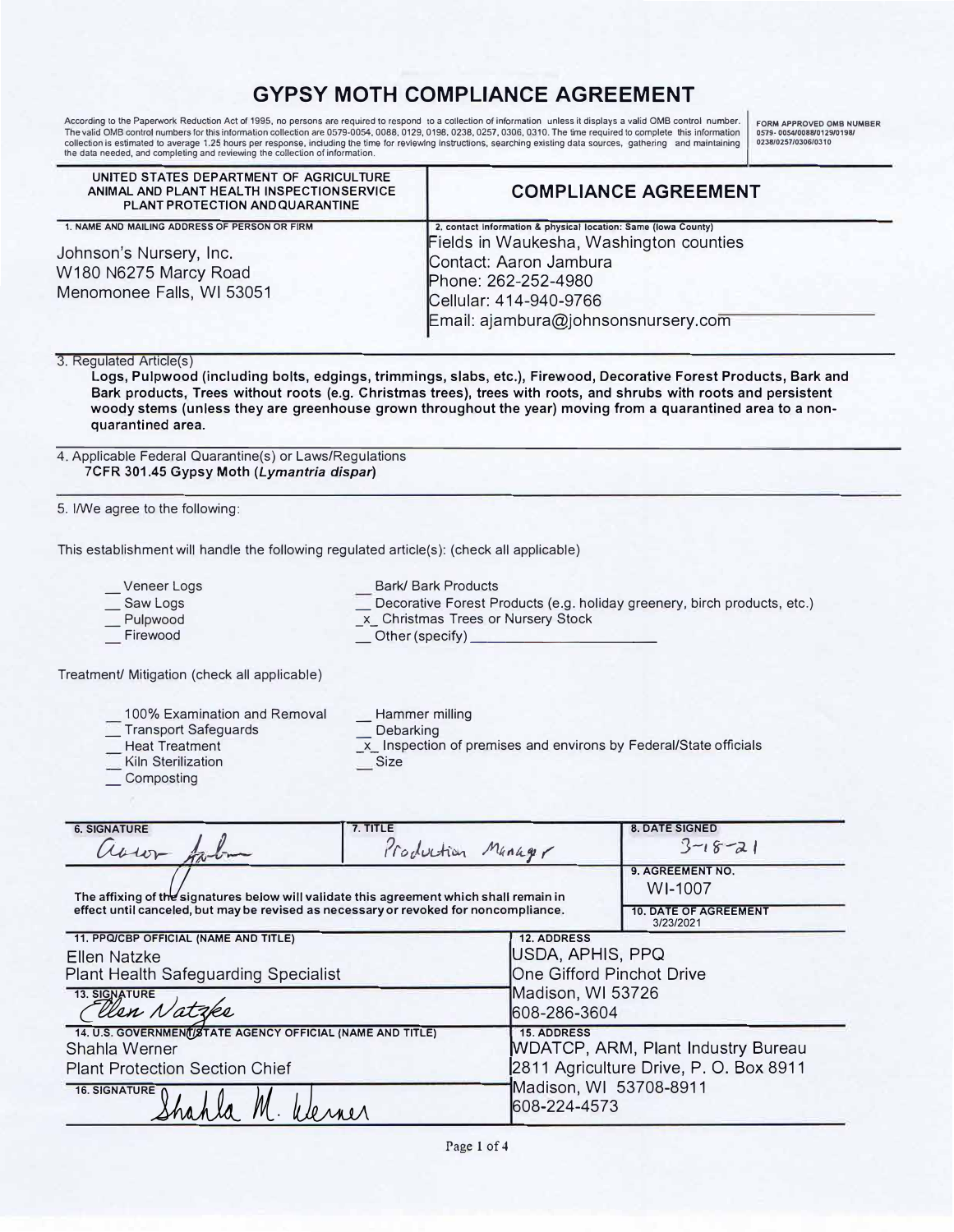#### **Addendum to Gypsy Moth Compliance Agreement**

Compliance Agreement # WI-1007

## **Compliance Stipulations**  $A^T$   $3-i$ <sup>2</sup>  $i$ ,  $(i)$   $(i)$  (initial/date)

- 1. This establishment will ship regulated material from the federal Gypsy Moth quarantine area ONLY after applicable treatment/mitigations are completed at the establishment's expense. Explanations and schedules are detailed below.
- 2. Regulated articles that have undergone the approved treatment/mitigation process may be shipped throughout the year (except as noted).
- 3. This establishment will ensure that each shipment of regulated material moved out of the quarantine area is accompanied by a completed federal Certificate (PPQ Form 540), Limited Permit (PPQ Form 530), or other authorized documentation.
- 4. This compliance agreement shall remain in effect for one year, but may be revoked for noncompliance.
- 5. The USDA and/or state Departments of Agriculture retain the right to conduct inspection of regulated articles and monitor inspection and treatment/mitigation procedures.
- 6. The USDA and/or state Departments of Agriculture retain the right to examine invoices, shipment, movement, treatment, and other relevant records at any time.
- 7. The Plant Protection Act (July 2000) provides authority to USDA to assess civil penalties for violation of Gypsy Moth quarantine regulations (7CFR 301 .45). Penalties may be assessed to a maximum of \$50,000 per violation for individuals, and \$250,000 per violation of other entities such as organizations and businesses. When a violation is done knowingly, criminal penalties under Title 18 of the United States Code may also be assessed by the Federal District Courts. Criminal penalties may include monetary penalties, imprisonment, or both. Section b.1A of 7U.S. Code Section 7734 specifies the Public Law covering "Penalties for Violation."
- 8. If the establishment named in block 1 fails to comply with the provisions of this compliance agreement and/or Gypsy Moth quarantine regulation, this compliance Agreement may be canceled.
- 9. The USDA reserves the right to revise or cancel the compliance agreement at any time.
- 10. Compliance agreements are non-transferable. The establishment must notify the USDA of any change regarding ownership, location, company name, or processing of material.
- 11. The establishment agrees to keep its employees informed about the Gypsy Moth quarantine borders and about Gypsy Moth quarantine regulations.
- 12. The establishment also agrees to instruct its employees in the identification of Gypsy Moth life stages.
- 13. The establishment agrees to inform USDA APHIS PPQ of any suspected Gypsy Moth infestation occurring outside the established federal quarantine boundaries.
- 14. The USDA retains the right to conduct inspections of regulated articles, monitor inspection procedures, and examine shipment, treatment and Federal Certificate records at any time.

### **Use of Electronic Stamp of the Federal Certificate \_\_\_\_\_\_\_\_\_\_\_\_\_\_\_** (initial/date)

- 1. An electronic/imprinted Federal Certificate may be used in lieu of PPQ Form 540 or PPQ Form 527. This file or printout will be provided by USDA APHIS PPQ for use by the establishment.
- 2. The size of the shield may be modified for use on packaging/forms, but must remain large enough to be legible.
- 3. A copy or imprint utilizing the shield must be provided to PPQ for approval prior to use.

## Record Keeping  $A^s$  3-18-21 (initial/date)

- 1. The establishment will ensure that each shipment of regulated material moved interstate is accompanied by the appropriate completed form (Certificate, Limited Permit, Accurate Statement, etc).
- 2. This establishment will insure that all federal Certificates, Limited Permits, and other approved forms are safeguarded from misuse, unauthorized use, and loss.
- 3. Certificates (PPQ Form 540) and Limited Permits (PPQ 530) may not be duplicated without the approval of USDA APHIS PPQ.
- 4. All federal Certificates (PPQ Form 540) and Limited Permits (PPQ Form 530) must be accounted for, including voids.
- 5. All records must be maintained for 36 months.
- 6. All document requests will be filled within 48 hours of the initial request.
- 7. Inspector copies of Federal Certificates, Limited Permits, and other forms must be forwarded to the issuing office once per month or as otherwise directed.
- 8. The establishment must keep records of materials shipped or received, dates of shipments, quantities shipped or received, and destination or origin.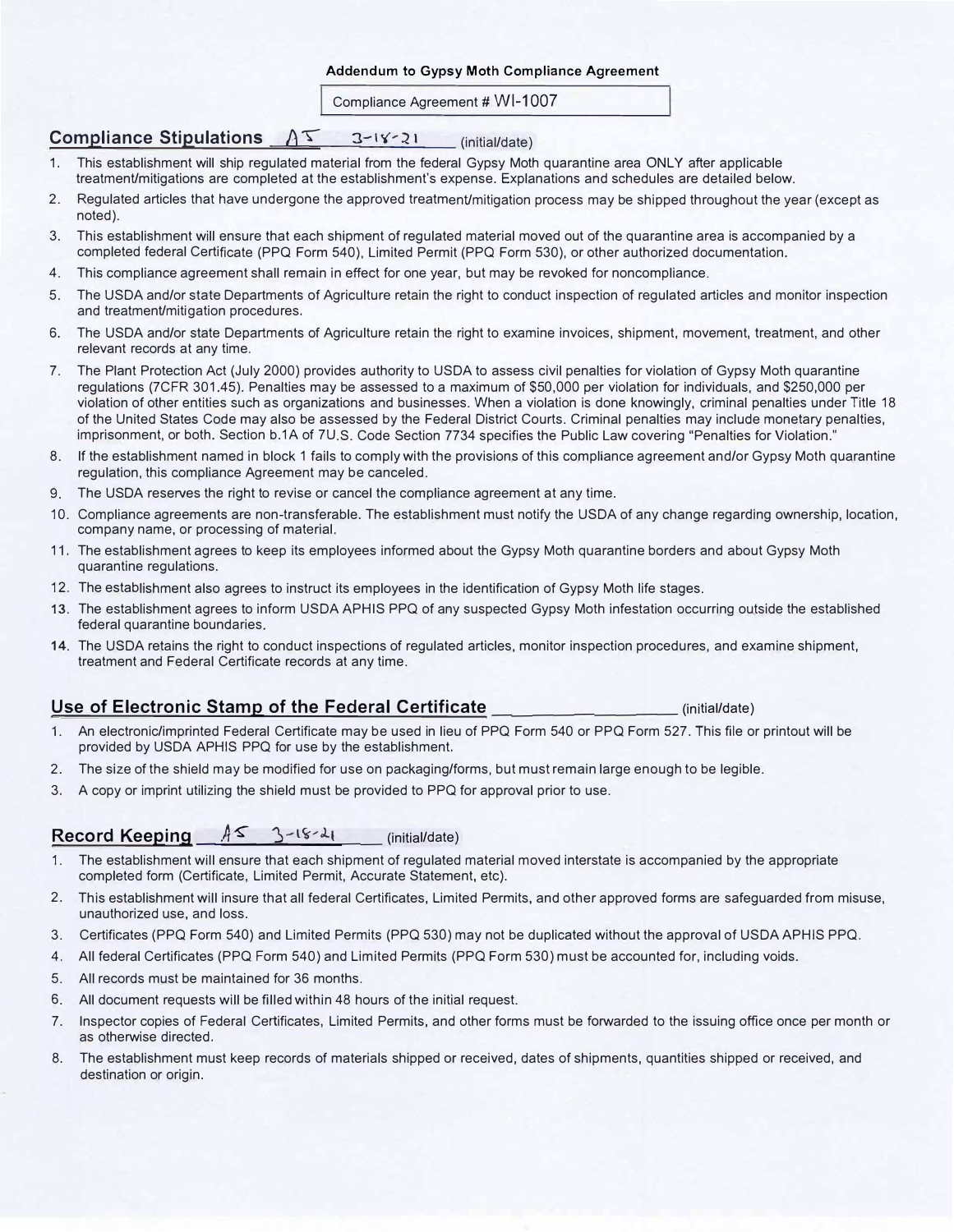Compliance Agreement # WI-1007

### **Treatments and Mitigations**

1. 100% Examination and Removal \_\_\_\_\_\_\_\_\_\_\_ (initial/date)

- a. All surfaces and sides **will** be examined and all life stages of Gypsy Moth will be completely removed and destroyed.
- b. Only regulated articles that are 100% free of Gypsy Moth life stages will be moved out of the Gypsy Moth quarantine area
- c. Log Inspections:
	- i. If shipped under a Federal Certificate or an equivalent State-approved form, log inspections must be conducted no more than five days prior to the date of movement during the months of April through August and no more than 14 days prior to the date of movement from September through May.
	- ii. If shipped under an Accurate Statement, log inspections must be conducted not more than five days prior to shipping.
	- iii. Logs will only be moved to mills authorized by a compliance agreement to receive logs from areas regulated for gypsy moth.
- d. Decorative Forest products
	- i. Regulated articles less than ½ inch in diameter are exempt.
- e. Shipments out of the quarantine area must be accompanied by one of the following forms of documentation:
	- i. Federal Certificate (PPQ Form 540 or equivalent)
	- ii. Accurate Statement
	- iii. Equivalent state-approved form
- 2. Transport Safeguards for Untreated Commodities **and Commodities** (initial/date)
	- a. Shipments will only be moved to receiving facilities operating under a PPQ compliance agreement for specified handling, utilization, processing, or treatment.
	- b. Only shippers operating under PPQ compliance agreement will transport commodities to receiving mills outside the Gypsy Moth quarantine area.
	- c. Shipments will leave the Gypsy Moth quarantine area accompanied by the appropriate documentation.
	- d. Shipments out of the quarantine area must be accompanied by one of the following forms of documentation:
		- i. Limited Permit (PPQ Form 530)
		- ii. Accurate Statement
		- iii. Equivalent state-approved form
- 3. Heat Treatment (initial/date)
	- a. Regulated articles must be heated to an internal temperature of 132.8°F (56°C) for at least 30 minutes.
	- b. Treatment facilities shall maintain records of all treatments conducted.
	- c. Other regulated pests may require a more stringent heat treatment standard, in which case the more stringent standard must be applied.
	- d. Approved facilities will use appropriate heat treatment protocols to mitigate risks associated with regulated articles.
	- e. Shipments out of the quarantine area must be accompanied by one of the following forms of documentation:
		- i. Federal Certificate (PPQ Form 540 or equivalent)
		- ii. Equivalent state-approved form
- 4. Kiln Sterilization (T404-b-4) \_\_\_\_\_\_\_\_\_\_\_ (initial/date)

a. Kiln Sterilization can be used for lumber up to a Maximum thickness of three inches using the following specifications:

| Dry Bulb<br>Temperature $(F^{\circ})$ | Wet Bulb<br>Depression (F°) | <b>Relative Humidity</b><br>$(\% )$ | <b>Moisture Content</b><br>(%) | Thickness of<br>Lumber (inches) | Treatment time<br>after kiln reaches<br>conditions (hours) |
|---------------------------------------|-----------------------------|-------------------------------------|--------------------------------|---------------------------------|------------------------------------------------------------|
| 140                                   |                             | 82                                  | 13.8                           |                                 | 3 hrs                                                      |
|                                       |                             |                                     |                                |                                 | 5 hrs                                                      |
|                                       |                             |                                     |                                |                                 | 7 hrs                                                      |